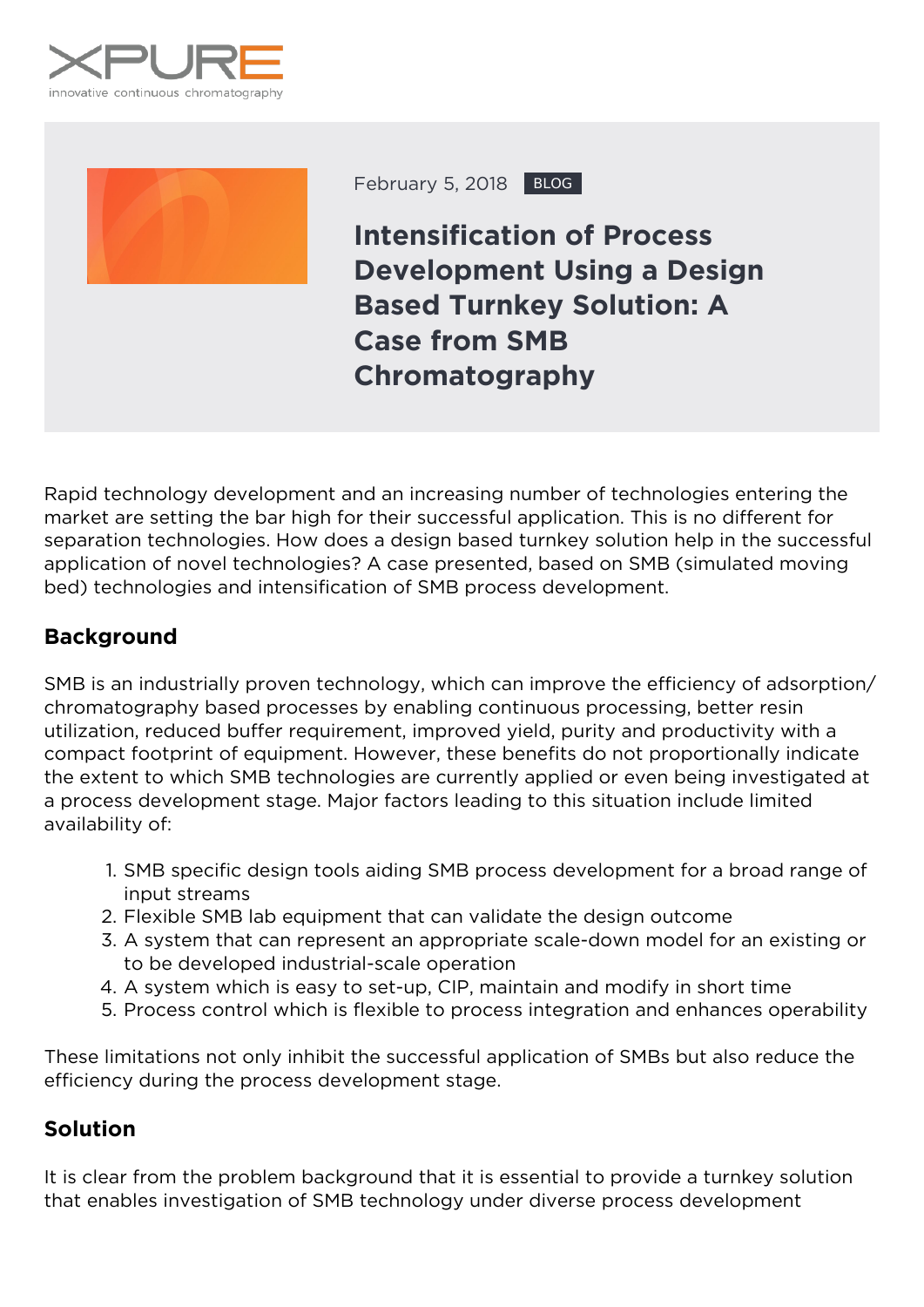scenarios overcoming the current limitations.



Stages of technology investigation and optimization during process development

Technology investigation and optimization as shown above consists of four major stages. Therefore, the proposed turnkey solution needs to be flexible to aid at any of these stages.



The solution contains 4 parts, which form a package that can aid in SMB technology testing and implementation during process development:

1. A design-based approach is proven to improve the efficiency of a development